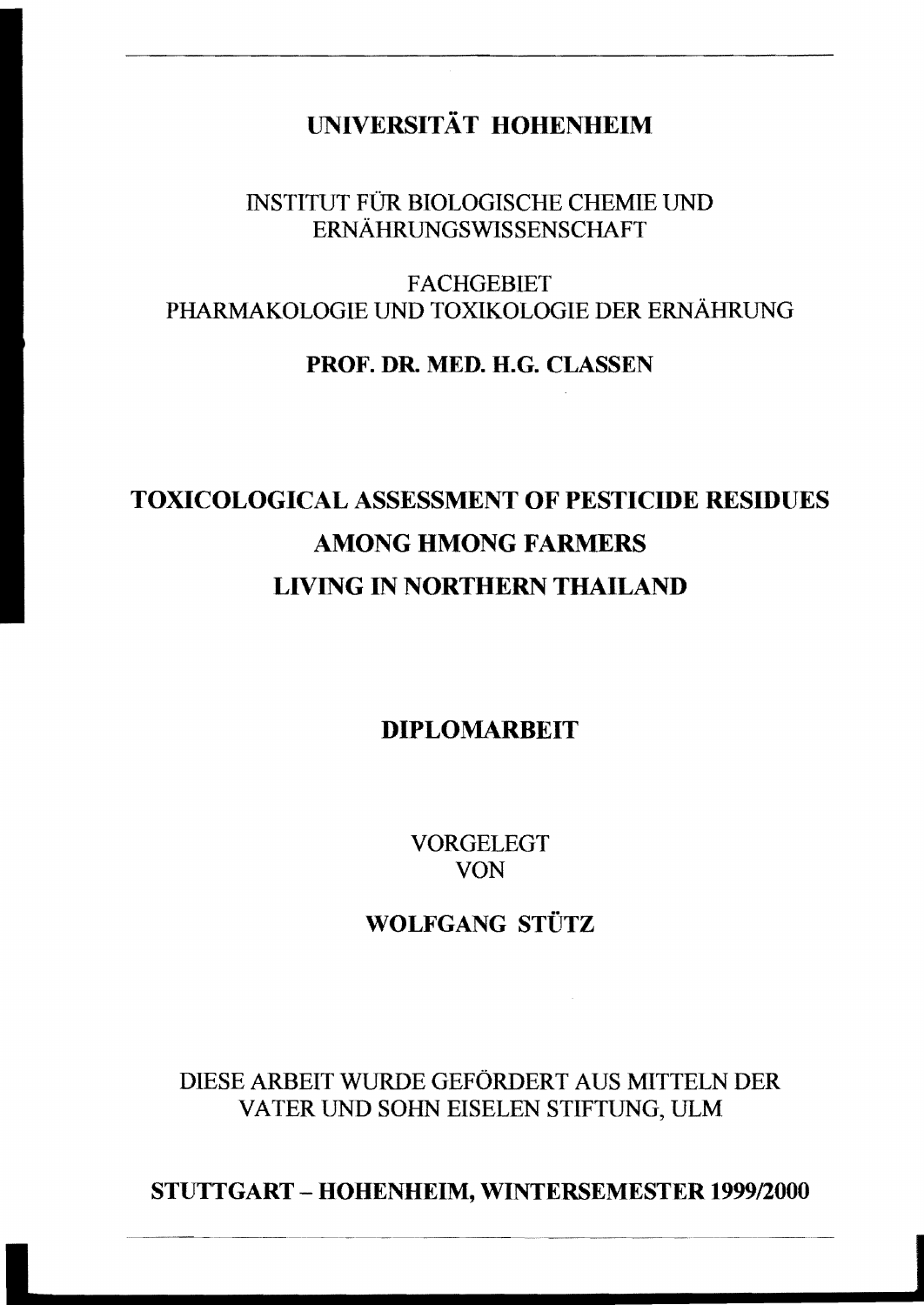#### **1. Abstract**

The Hmong population is one of the largest ethno-linguistic groups ("hill tribes") living in the highlands of Northern Thailand. Farmers from Mae Sa Mai (MSM), a Hmong village in the Mae Sa Noi watershed, 40 km north of Chiang Mai, have been steady consumers of pesticides in form of insecticides, fungicides and herbicides since they are involved in agricultural production. The objective of the study was to collect data of pesticide use and experiences of pesticide poisonings. Further body burden of pesticides should be estimated by analysing the toxic biochemical effect of organophosphate or carbamate insecticides in blood serum and residues of organochlorine pesticides (OCPs) in human milk as well as metabolites of pyrethroid insecticides in urine of MSM farmers.

Organophosphorus compounds (mevinphos), carbamates (carbaryl) and pyrethroids (permethrin) were the most important insecticides used by the Hmong farmers of MSM. The most important fungicides used were carbamates (benomyl) and dithiocarbamates (mancozeb). The mainly used herbicides to control the weed between vegetables (carots, cabbage), salad and litchi trees were the bispyridium compound paraquat (Gramoxone) and the phosphanoglycine glyphosphate (Round Up).

Blood serum of 12 farmers spraying organophosphates or carbamates was tested for the inhibition of the enzyme Acetylcholinesterase (AchE). Two of three farmers had unsafe levels with less than 75 Units of AchE per ml serum whereas two of three tests in the non spraying control group were measured as safe levels with at least 87.5 Units of AchE per ml. The mean AchE activity of spraying farmers of MSM had at the most  $80.3\%$  (66.25 Units) of the mean (82.5 Units) AchE activity of non spraying persons in the control group  $(=100\%)$ .

Human milk sampies of 25 mothers of MSM nursing their first to fourth child were collected and analysed by gas chromatography for the concentration of organochlorine pesticide residues like DDT, heptachlor, hexachlorbenzene (HCB), and hexachlorocyclohexane (HCH) in the whole milk. Short questionnaires and anthropometric measurements were completed by each mother giving information on their age, height and weight, number, weight and age of the breast-fed children, contact with pesticides, dietary habits and former residence. 15 of the 25 women with a median age of 19 years and a median BMI of 22.5 were born and lived before in other rural districts of the Chiang Mai Province or other Northern Thai provinces. For that reason this human milk monitoring of OCP residues could be seen as a representative study for rural areas of Northern Thailand. Organochlorine compounds for agricultural use have been banned step by step by the Thai government during the last 15 years. Officially DDT was sprayed until 1999 to control malaria-carrying mosquitoes, whereas last spraying in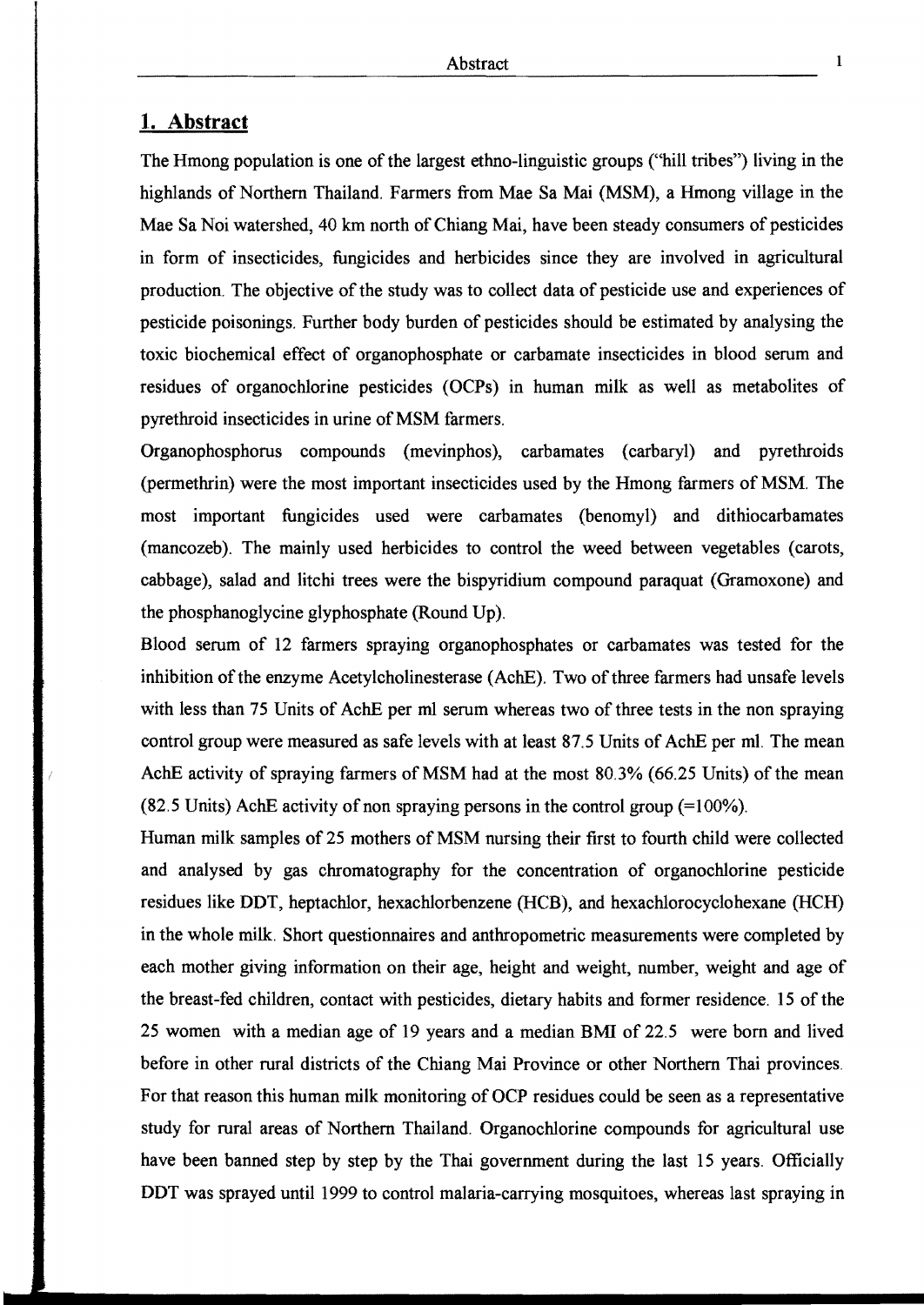MSM was in 1989 (Malaria Center, Mae Rim, Chiang Mai). DDT residues in form of commercial p,p'-DDT and its main metabolite p,p'-DDE were found in all samples with a median and maximum level of 209 ng and 2012 ng of Total DDT per ml of milk, respectively. Heptachlor was mainly detected in the metabolised form heptachlor-epoxide in 15 sampies with a median value of  $4.4$  ng/ml. Therefore the median values of DDT, heptachlor and heptachlor-epoxide exceeded more than 5-fold the ADI of the children for each compound. HCB was detected with a median value of 5.4 ng/ml in 9 samples from which 7 also had the highest values of DDT residues, whereas the y-isomer of HCH (Lindane) was found in only one sample with 3.6 ng/ml. The high mean and maximum Sum DDT levels with 14.9 and 46.9 mg per kg of milk fat as well as the high mean and maximum percentages of  $p, p'$ -DDT with 23% and 45% of Total DDT as an indicator for fresh contamination are quite high like in milk sampies from Kariba, Zimbabwe (Chikuni, 1997), where DDT was used for vector control programs, or from a cotton growing area in Punjab, India (Kalra, 1994). Possible risk especially for the first-born child is given by reaching levels of up to more than 50 times of the ADI. Nursing the first child, moving from a district or province where DDT is still in use as a Malaria control agent and participating in agriculture activity seemed to be the main factors for high DDT and other organochlorine pesticide residues in the milk of the MSM women.

Synthetic pyrethroids as sum metabolites (Cis/Trans  $CL<sub>2</sub>CA$ ) were analysed in 3 urine samples of a farmer collected 6, 15 and 24 hours after spraying 0.5 l cypermethrin with a mean of 30  $\mu$ g per litre urine and a mean of 18.8  $\mu$ g per gram creatinin. Metabolites of synthetic pyrethroids were rapidly excreted in urine with highest concentration in the first sample after 6 hours of 21.75  $\mu$ g per gram creatinin.

The protection of the farmers while spraying and handling pesticides were inappropriate in most cases. Spraying farmers were observed having direct skin contact with pesticides without shoes, gloves and any protective respiratory mask. Symptoms like headache, nausea and vomiting after spraying insecticides seemed to be normal for most farmers. Pesticide intoxications with neurological symptoms (cramps, convulsions) were reported at the end of a periodical use of high concentrations. Steps should be taken to educate the villagers of Mae Sa Mai on the safe use of pesticides as weIl as on suspending use of banned and restricted organochlorine pesticides in order to reduce contamination. Although in the year 2000 DDT will be replaced by the pyrethroid deltamethrin as a vector control agent, many years would be necessary to reach low levels of its residues in mother's milk like in industrial countries at the end of the 90s.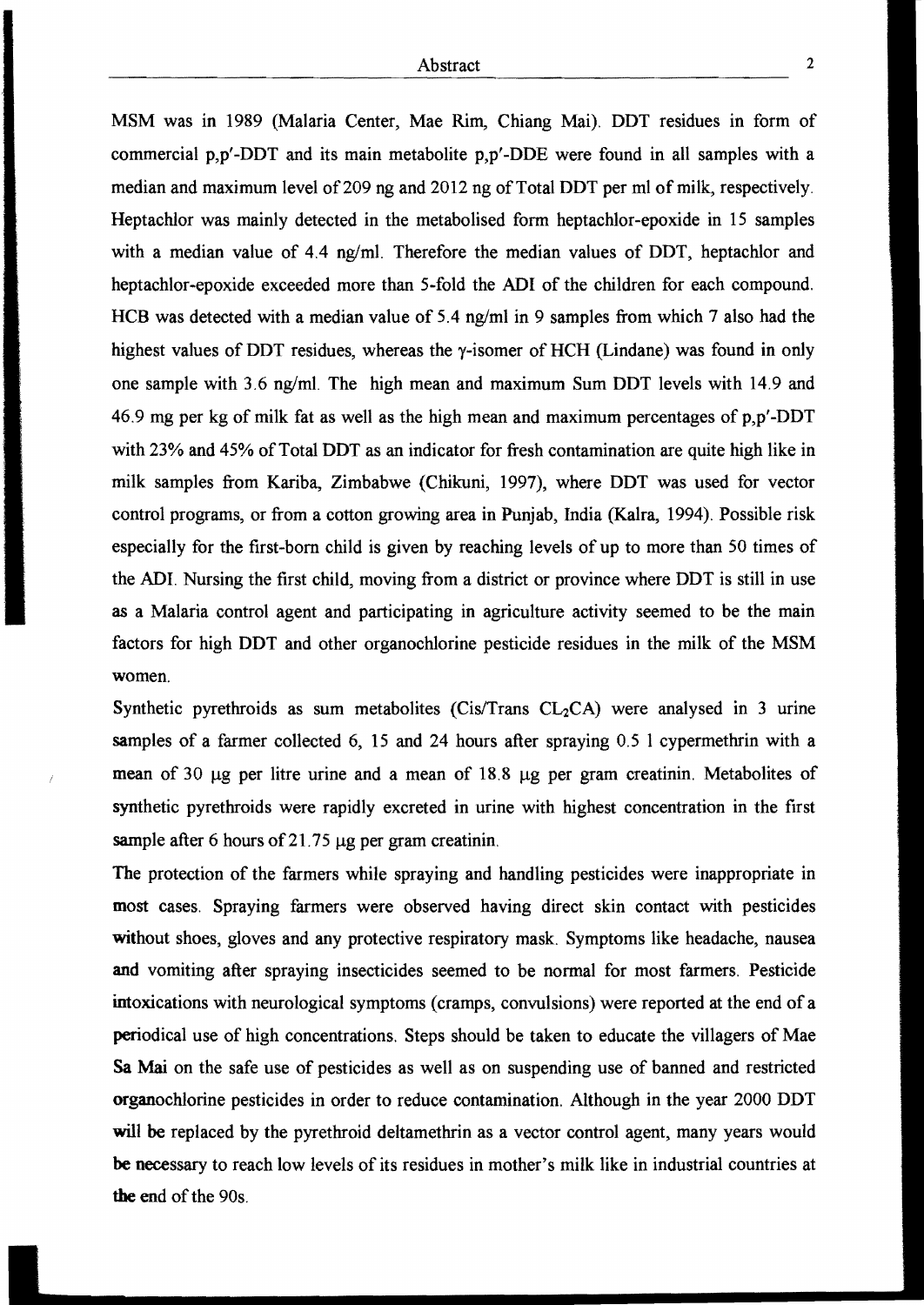#### **Zusammenfassung**

Die Hmonghevölkerung stellt eine der größten in den Bergregionen Nordthailands lehenden ethnischen Gruppen. Der Pestizideinsatz in Form von Insektiziden, Fungiziden und Herbiziden spielt eine wichtige Rolle in der Landwirtschaft der Hmong Farmer aus Mae Sa Mai (MSM), einer Hmonggemeinde in einem Wassereinzugsgebiet 40 km nördlich von Chiang Mai. Ziel dieser Studie war es Daten über den Einsatz von Pestiziden der in MSM lebenden Farmern und deren Erfahrungen mit möglichen Pestizidvergiftungen zu gewinnen. Weiter sollte die Körperbelastung der Farmer durch Organophosphat- als auch Carbamatinsektiziden anhand eines hiochemischen Parameters im Blutserum sowie durch chlororganische Pestizide gemessen an Rückständen in der Muttermilch als auch durch Pyrethroidinsektizide mit Analysen auf deren Metaholiten im Urin hestimmt werden.

Die von den Hmong Farmern aus MSM am häufigsten eingesetzten Insektizide waren Organophosphatverhindungen (mevinphos), Carhamate (carharyl) und Pyrethroide (permethrin). In der Pestizidgruppe der Fungizide wurden hauptsächlich Carhamate (henomyl) sowie Dithiocarhamate (mancozeh) und in der Gruppe der Herhizide die Bispyridiumverhindung Paraquat (Gramoxone) und das Phosphanoglycine Glyphosate (Round Up) eingesetzt.

Von 12 Farmern wurde das Blutserum vor und nach der Anwendung von Organophosphaten und Carbamaten auf die Enzymhemmung der Acetycholinesterase (AchE) getestet. Die Aktivität der AchE wurde hei 8 der 12 Farmer (67%) mit weniger als 75 Units per ml Blutserum als unsicher eingestuft. Die zum Vergleich getestete unhelastete Kontrolgruppe ergah zu 64% "sichere" Konzentrationen an AchE mit mindestens 87.5 Units per ml. Die durchschnittliche AchE-aktivität der 12 Farmer erreichte mit 66.25 Units per ml Serum höchstens 80.3% der durchschnittlichen Aktivität in der Kontrollgruppe mit 82.5 Units/ml.

Gesammelte Milchprohen von 25 stillenden Müttern aus MSM (I-4 Kind) wurden mit Gaschromatography auf chlororganische Pestizidruckstände wie DDT, Heptachlor, Hexachlorhenzol (HCB) und Hexachlorocyclohexan (HCH) hin analysiert. Daten der Mütter und Kinder wie Alter, Größe, Gewicht, Kontakt mit Pestiziden, Essensgewohnheiten, Anzahl der Kinder und vorheriger Wohnort wurden mit Hilfe von Interviews und anthropometrischen Messungen erhohen. 15 der 25 Frauen mit einem mittleren Alter von 19 Jahren und einem BMI von 22.5 stammten aus anderen Distrikten der Chiang Mai Provinz oder aus anderen Provinzen Nordthailands. Aus diesem Grunde kann dieses Monitoring auf chlororganische Pestizidruckstände als eine repräsentative Studie für ländliche Gebiete in Nordthailand hetrachtet werden. Die in der Landwirtschaft eingesetzten chlororganischen Verhindungen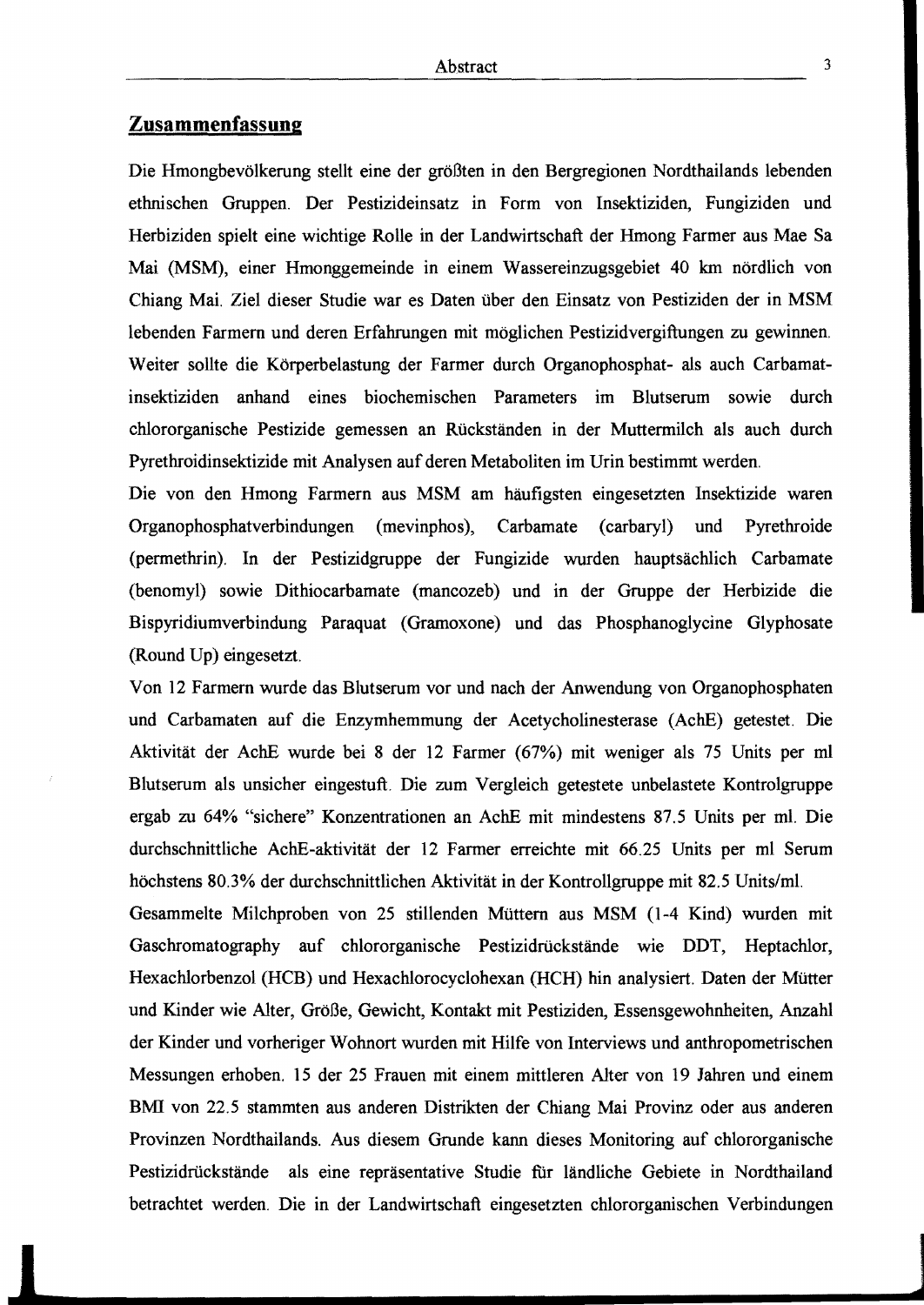sind innerhalb der letzten 15 Jahre nach und nach durch die thailändische Regierung aus dem Verkehr gezogen worden. Offiziell wird nur noch DDT bis einschließlich 1999 zur Bekämpfung der Malaria übertragenden Anophelesmücke eingesetzt. Die letzte Anwendung auf die Innenwände der Häuser in MSM mit DDT zur Vektorkontrolle war im Jahre 1989 (Malariazentrum in Mae Rim, Chiang Mai).

DDT -Rückstände in Form p,p' -DDT und seinem hauptsächlichen Metaboliten p,p' -DDE konnten in allen 25 Proben nachgewiesen werden. Der mediane und maximale Wert an Gesamt- DDT betrug 209 ng und 2012 ng pro ml Milch. Heptachlor wurde häufiger in seiner metabolisierten Form Heptachlorepoxid in 15 Proben mit einer medianen Konzentration von 4.4 ng pro ml analysiert. Dabei überschritten die medianen Werte der berechneten täglichen Aufnahmen der gestillten Kinder an DDT, Heptachlor, und Heptachlorepoxid jeweils mehr als das Fünffache des Acceptable Daily Intakes (ADI). HCB konnte in 9 Proben mit einer medianen Konzentration von 5.4 ng pro ml nachgewiesen werden, wobei 7 dieser Proben auch zugleich die höchsten Konzentrationen an DDT -Rückständen aufwiesen. Ein mögliches Risiko ist vor allem für die Erstgeborenen Kinder durch das Überschreiten der berechneten täglichen Aufnahmen an DDT -Rückständen um das bis zu über Fünfzigfache des ADIs (5 $\mu$ g/kg KG/Tag) gegeben. Hexachlorhexan wurde nur in einer einzigen Probe in Form von  $\gamma$ -HCH (Lindan) mit 3.6 ng pro ml detektiert. Die Umrechnung der hohen DDT-Werte mit Hilfe der jeweiligen Fettkonzentration der Proben ergab eine durchschnittliche und maximale Konzentration von 14.9 mg und 46.9 mg an Summe von DDT -Isomeren pro kg Milchfett. Solche hohen Werte mit einem unmetabolisierten p,p'-DDT-Anteil bis zu 45% an Gesamt-DDT, als Indikator fur kurz zurückliegende Kontamination, sind in den letzten Jahren nur in Proben aus Gebieten wie Kariba in Zimbabwe (Chikuni, 1997), wo DDT zur Vektorenkontrolle eingesetzt wurde, oder aus einem Baumwollanbaugebiet in Punjab, Indien (Kalra, 1994) nachgewiesen worden. Die Abstammung der Mutter aus einem Gebiet in welchem DDT noch bis heute zur Malariabekämpfung eingesetzt wird, als auch der direkte Kontakt der Mutter zu Pestiziden durch aktive Mitarbeit in der Landwirtschaft scheinen die Hauptfaktoren fur die hohen Werte der nachgewiesenen Rückstände an DDT und anderen chlororganischen Pestiziden zu sein.

Die Rückstandsanalysen aus drei Urinproben (nach 6, 15 und 24 Stunden) eines Farmers welcher 0.5 I des Pyrethroids Cypermethrin als Insektizid eingesetzt hatte ergaben eine durchschnittliche Metabolitenkonzentration von 30  $\mu$ g Cis/Trans CL<sub>2</sub>CA pro Liter Urin. Die höchste Konzentration mit 21.75 µg pro Gramm Kreatinin in der ersten Probe, die nach sechs